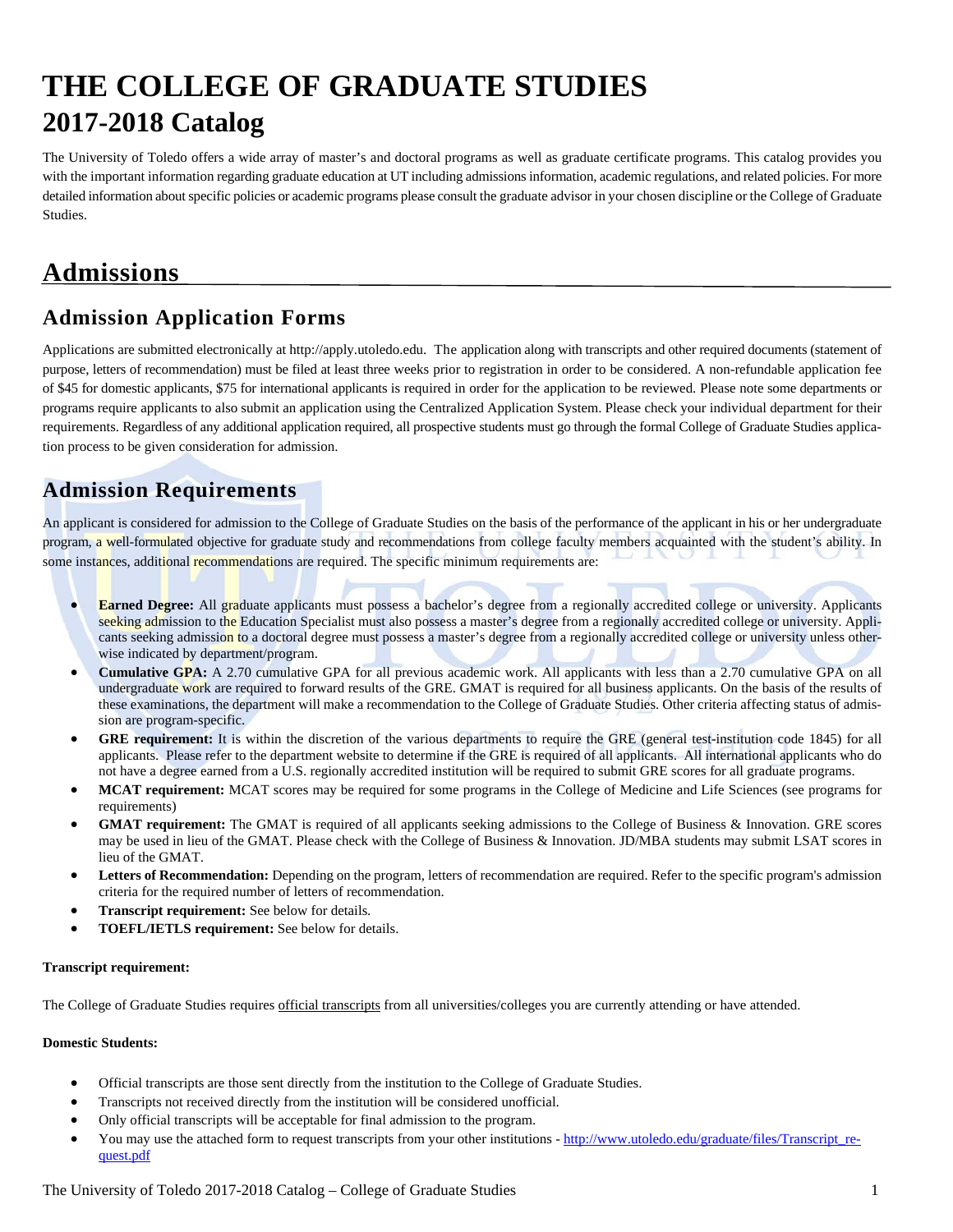#### **International Students:**

- Official transcripts/mark sheets are those sent directly from the institution to the College of Graduate Studies.
- Transcripts/mark sheets not received directly from the institution will be considered unofficial.
- Only official transcripts/mark sheets will be acceptable for final admission to the program.
- You must also provide official certified, or attested copies of all graduation certificates, diplomas or degree certificates needed to fulfill your admission.
- If you earned a degree from a U.S. degree granting institution, simply order a transcript to be sent to us directly from the school's Registrars' Office. We do not make photocopies of official documents.
- Documents given to the Graduate Admissions Office become the property of the College of Graduate Studies and will not be returned or forwarded.
- **IMPORTANT NOTICE ABOUT TRANSLATIONS** You must submit clear and legible photocopies of precise word-for-word English translations of all foreign language documents. English translations must be provided by the issuing institution or you may contact a translation service. Please refer to http://naces.org/members.htm for a list of acceptable evaluators. All arrangements must be made by you directly with the translation service.

Official transcripts showing all credits (graduate and undergraduate) and all degrees earned must be submitted to the College of Graduate Studies from the issuing institution. Students who fail to provide official transcripts within the first semester of enrollment will not be permitted to register in subsequent semesters. **\*Note:** An official transcript is defined as one that is **received directly from the issuing institution in a sealed envelope**.

#### **TOEFL requirement:**

In addition to the requirements for regular admission, all applicants whose native language is not English must submit scores from a standardized test of English as a foreign language unless the applicant has graduated from a U.S., regionally accredited college or university or completed at least one full time academic year of study from a regionally accredited institution earning a 3.0 or greater GPA. Language instruction courses do not fulfill this requirement. Applicants must achieve a minimum score on a standardized test of their choice as indicated below:

|                     | <b>Minimum Score MC</b> |  |  |                                   |  |
|---------------------|-------------------------|--|--|-----------------------------------|--|
| <b>TOEFL PBT</b>    | 550                     |  |  |                                   |  |
| <b>TOEFL IBT</b>    | 80                      |  |  |                                   |  |
| <b>IELTS</b>        | 6.5                     |  |  |                                   |  |
| <b>MCAT</b>         | Varies by Department    |  |  |                                   |  |
| <b>GRE Minimum</b>  | Varies by Department    |  |  |                                   |  |
| <b>GMAT Minimum</b> | 450                     |  |  |                                   |  |
|                     |                         |  |  | the control of the control of the |  |

*Please note - Test scores for TOEFL cannot be older than 2 years from the first day of the term that the student begins their program. Test scores for GRE/GMAT cannot be older than 5 years from the first day of the term that the student begins their program. In the event test scores are considered invalid and cancelled by ETS, The University of Toledo reserves the right to require submission of new test scores. Please contact the College of Graduate Studies if you have questions regarding this.*

#### **International Applicants, Financial Responsibility**

 All international students must also demonstrate that they have adequate financial resources for their graduate education upon recommendation for admission. The College of Graduate Studies will initiate a request for documentation when appropriate.

#### **Financial Assistance**

Assistantships are available for students studying for advanced degrees. Students holding assistantships receive a stipend for service as assistants and a tuition fee award. Contact department chairs or designated directors of graduate programs for application procedures.

A limited number of University Fellowships are available in doctoral areas for outstanding students. Letters of recommendation including from the student's University of Toledo advisor are required in addition to the application. Fellowship recipients receive a stipend during the academic year and a scholarship for tuition and fees.

Scholarships from foundations and societies are available to students who have maintained a high undergraduate and graduate scholastic record. Such scholarships usually permit full- or part-time study. Prospective students are advised to inquire directly with departments, colleges or agencies that provide scholarships or other financial support.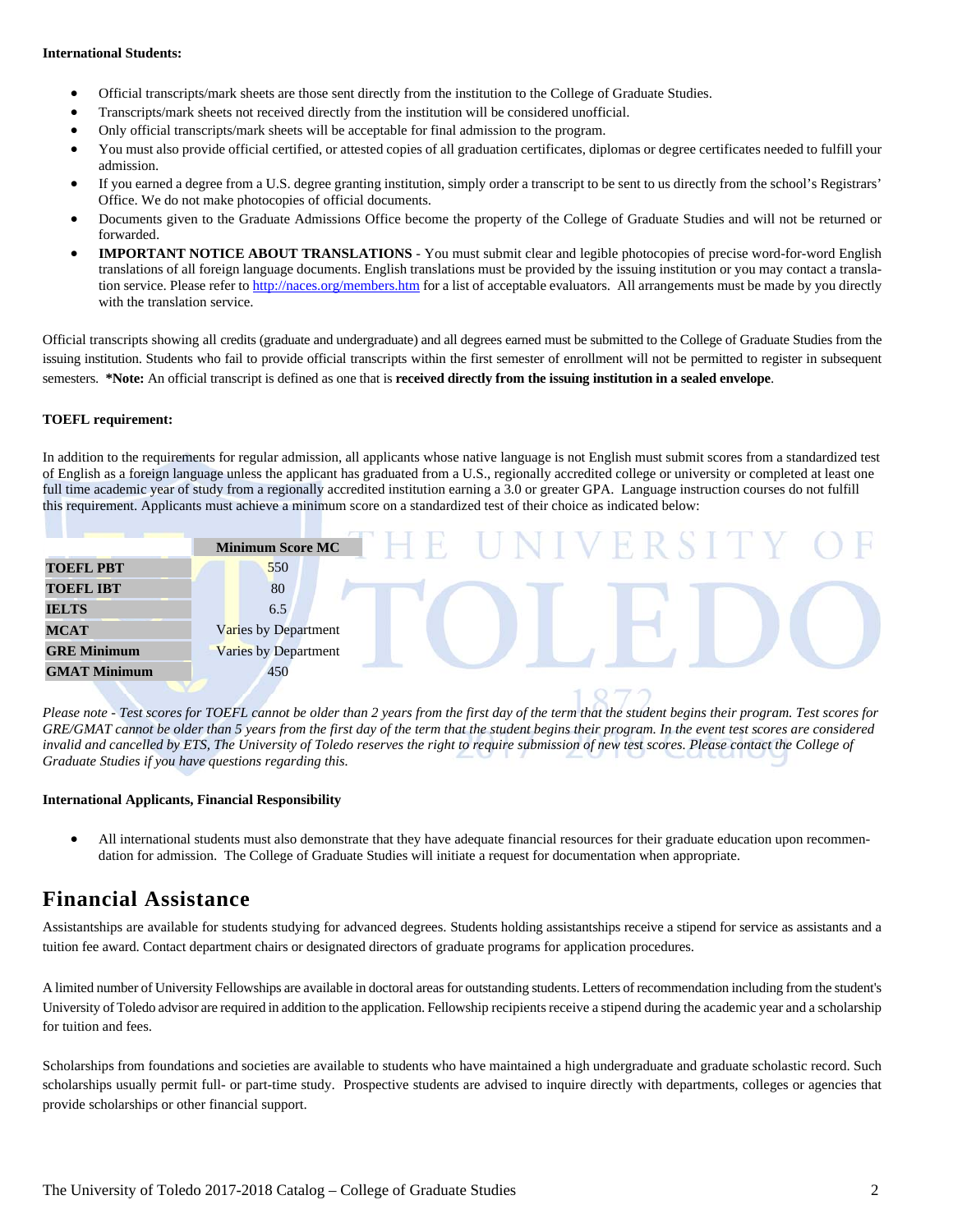#### **Classification of Students**

Students may be admitted in five categories to take graduate studies.

- 1. **Regular** An applicant is admitted as a regular graduate student if all admission requirements have been met
- 2. **Provisional** An applicant is admitted as a provisional student if, at the time of application, all of the requirements for admission have not been completed. All admission requirements must be completed during the first semester of attendance. An applicant is provisionally admitted when specific academic requirements for admission are not fully met. In order to obtain regular admission status, the student is required to fulfill the conditions required by the admitting department/program.
- 3. **Graduate Non-Degree** Applicants interested in taking graduate courses for personal enrichment, professional development, certification, or who wish to explore graduate study prior to deciding on a degree program, may enroll under Graduate Non-Degree status. This status is not an admission to a College of Graduate Studies degree program. However, if subsequently accepted to a degree program, a student may, upon approval of the College of Graduate Studies, have successfully completed semester hours counted toward a degree. Since this status is not available in all academic areas, applicants should inquire with the College of Graduate Studies, the appropriate department or college before submitting an application. Students registering as graduate non-degree are not eligible for federal financial aid. Graduate non-degree status does not guarantee admission to a degree seeking program.
- 5. **Guest** A student enrolled in a graduate program at an accredited institution other than The University of Toledo may be admitted as a graduate guest student. A transcript of work completed at The University of Toledo will be sent to the student's home institution for the semester enrolled. This status is granted on a semester basis and is contingent upon approval of the institution in which the student is pursuing a degree.

#### **Concurrent Enrollment Program**

The University of Toledo and Bowling Green State University jointly sponsor this program, which allows graduate students at one institution to enroll and receive credit for classes offered at the other institution. The concurrent program provides graduate students the unique opportunity to enhance their academic experience by taking advantage of resources provided by the two institutions. Credit and grades earned count as resident credit at the home institution.

Students at these institutions must be admitted under the concurrent student status, and the approval of the graduate dean of the student's home institution is required before a student receives credit and a grade for the class in which he/she has enrolled. In addition, graduate students from The University of Toledo who enroll at Bowling Green State University are required to complete a minimum of 51 percent of their courses in their degree programs on campuses of The University of Toledo. Part-time graduate students pay the instructional, general, and if applicable, the nonresident fees at the host institution on a per-hour basis. Full-time graduate students who have paid full-time instructional, general and nonresident fees at their home institution, or who are graduate assistants or teaching fellows at their home university, generally will not have additional charges associated with their concurrent registration; however special service fees and facilities fees apply. 2017 - 2018 Catalog

#### **Letter of Admission**

A letter of admission will be mailed to the student upon the recommendation of the admitting department and final approval of the College of Graduate Studies. Only the College of Graduate Studies is authorized to provide admission into graduate programs.

# **Academic Regulations**

#### **Responsibilities of Graduate Students**

Graduate students are expected to become familiar with the academic regulations of the University and the specific requirements of their graduate program. The student is solely responsible for complying with all regulations of the University, the College of Graduate Studies and the department/program of instruction, and for meeting all requirements for the degree. The student should consult with their advisor on a regular basis to ensure that they remain on track within the degree program or in the event that there are any questions concerning the requirements for the degree.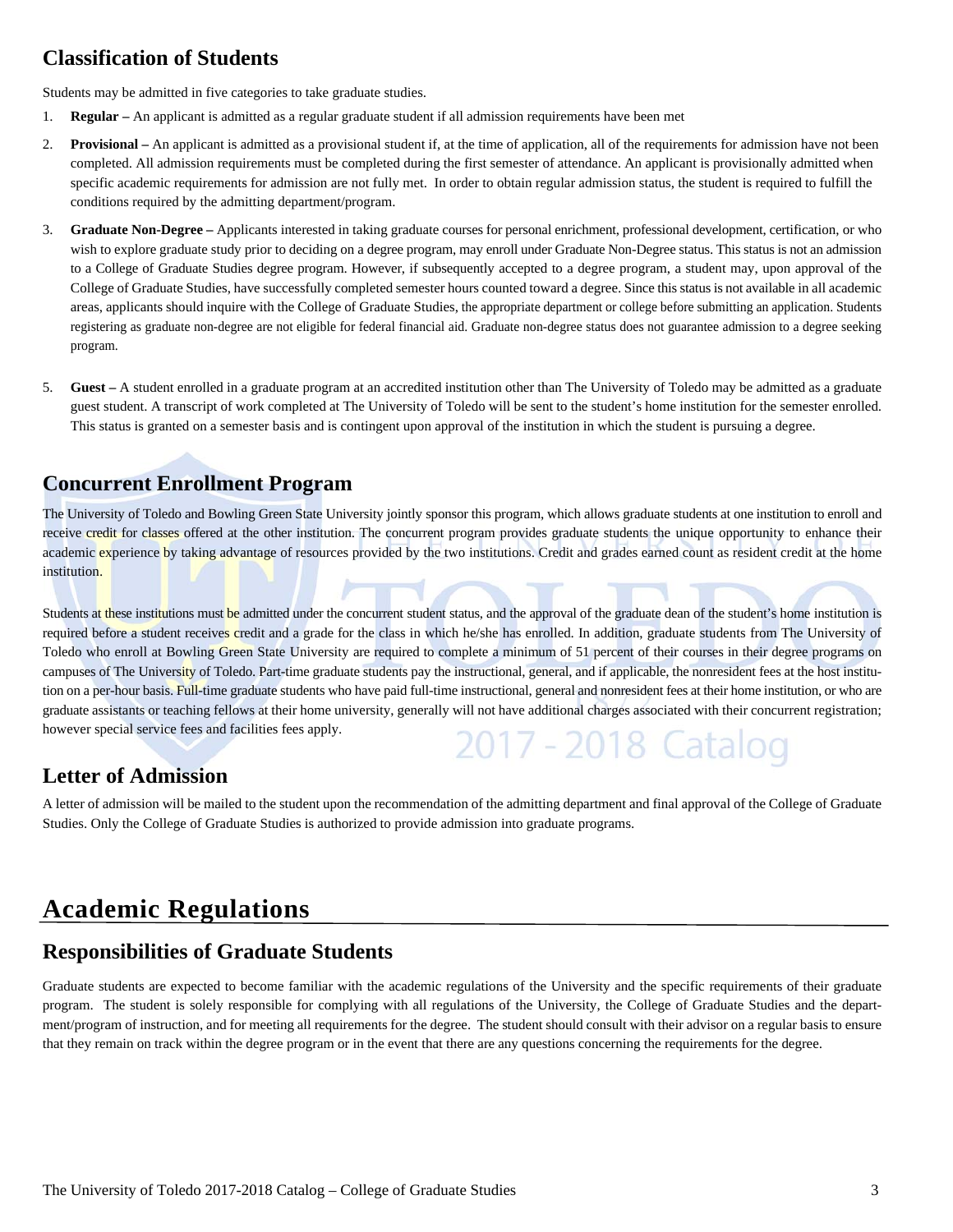## **Academic Standards**

A minimum cumulative GPA of 3.0 (four-point grading system) in graduate coursework is required for graduation. Graduate students whose cumulative GPA falls below 3.0 during any semester will be placed on academic probation. Depending on the program, a full-time student on academic probation will have one or at most two semesters (excluding summers) to meet the cumulative GPA standard. A student failing to meet the standard will be subject to dismissal. A part-time student on academic probation will be required to meet the GPA standard after 12 additional credit hours of graduate coursework. A grade of C is the minimum passing grade for graduate courses. Therefore, any graduate course in which a grade below "C" or grade of "U" was earned will not be used to fulfill graduation requirements. Grades of below "C" will continue to be counted in calculating the cumulative grade point average. Individual programs may offer a specific number of credit hours with earned grades of C or below to be repeated one time. Colleges are permitted to establish individual program course retake standards. However, such standards shall not exceed two courses up to a maximum of 12 credit hours. Both the original and repeated grades will appear on the transcript and be calculated into the cumulative GPA. Colleges/departments/degree programs may enact additional coursework grade requirements beyond the minimum standard established here by the Graduate Faculty. Graduate students shall be responsible to consult with the appropriate graduate degree program director for the applicable standards.

Grades of A, A-, B+, B, B-, C+, C, C-, D+, D, D-, F, S, U, WP, or WF may be awarded depending on College/program/departmental policies. A limited number of graduate courses earn grades of S (Satisfactory) or U (Unsatisfactory) upon completion. A grade of S will be allowed for credit toward graduation but is not computed in the grade point average. A grade of U earns no credit and the course must be repeated to earn graduate credit but is not computed in the grade point average. The assignment of the PR grade, indicating work in progress, is highly discouraged unless extenuating circumstances exist. The grade of IN is assigned only under extraordinary circumstances when unexpected events prevent a student from completing the requirements of the course within the term of enrollment. The student must complete the required work before the end of the following semester (excluding summers) in which the IN grade was received; otherwise the grade will be converted to the grade of F by the Office of the Registrar. The student may initiate a request for an additional semester to complete the work for the grade (excluding summers). The extension is granted upon the approval of the faculty member and the associate dean of the college offering the course. Once the IN grade has been converted to F, the student must re‐register and take the course again. Grades of PR or IN will not be included in the GPA calculation. It is recommended that faculty set specific benchmarks for completion of the course or material each term, and regularly assign S, U or IN grades as appropriate instead of awarding a PR. Students may not graduate with a grade of U, IN, or PR on their Plan of Study. Students may not graduate with a grade of IN or PR on their transcript. A grade of WP (withdrawal passing) or WF (withdrawal failing), according to the status of the student at the time of withdrawal, will be assigned to students who withdraw after the university established withdrawal period at the discretion of the instructor. The grade of WP will not be included in the GPA calculation. A grade of WF indicates that a student's work is unsatisfactory (grade of less than C), and will be included in the GPA calculation as a grade of F. Students may repeat courses with grades WF or U subject to the maximum credit hour repeat limitation.

#### **Academic Fresh Start**

A student who meets all of the criteria described below may petition the Dean of the College of Graduate Studies to remove from his/her graduate cumulative grade point average all those grades earned under the student's prior enrollment at The University of Toledo. The petition must first be approved through the appropriate academic college channels prior to submission to the College of Graduate Studies.

- Degree seeking graduate student.
- Had previous enrollment at The University of Toledo.
- Not enrolled at The University of Toledo for at least two years prior to current enrollment. Under exceptional circumstances a student may apply to the College of Graduate Studies for a waiver of the two-year rule.
- Maintain a current graduate grade point average of 3.0 or better for the first semester of re-enrollment if full-time or the first 12 credits of reenrollment if part-time (not to exceed three semesters)

If the student's petition is granted, the following will apply:

- This policy only applies to the student's graduate grade point average. There is no impact on a student's earned hours.
- All University of Toledo grades will remain on the student's official, permanent academic record (transcript); this process will affect the cumulative graduate grade point average only. It will not remove evidence/documentation of the student's overall academic history at the university.
- No grades/credits from the student's prior graduate enrollment at the university may be counted toward the subsequent degree program requirements. Degree requirements may only be met by courses included in the calculation of the student's cumulative graduate grade point average at The University of Toledo. Thus, the student who successfully petitions for cumulative graduate grade point average recalculation under this policy automatically forfeits the right to use any of the excluded course work toward the current degree requirements.
- Credit earned from other institutions during the two-year period will not be accepted for transfer credit.

A student may exercise this graduate academic fresh start option only once, regardless of the number of times the student enters/attends a graduate degree program at The University of Toledo.

*The Academic Fresh Start option applies only to students re-enrolled in the summer 2011 term or beyond. Students re-enrolled prior to summer 2011 are not eligible.* 

The University of Toledo 2017-2018 Catalog – College of Graduate Studies 4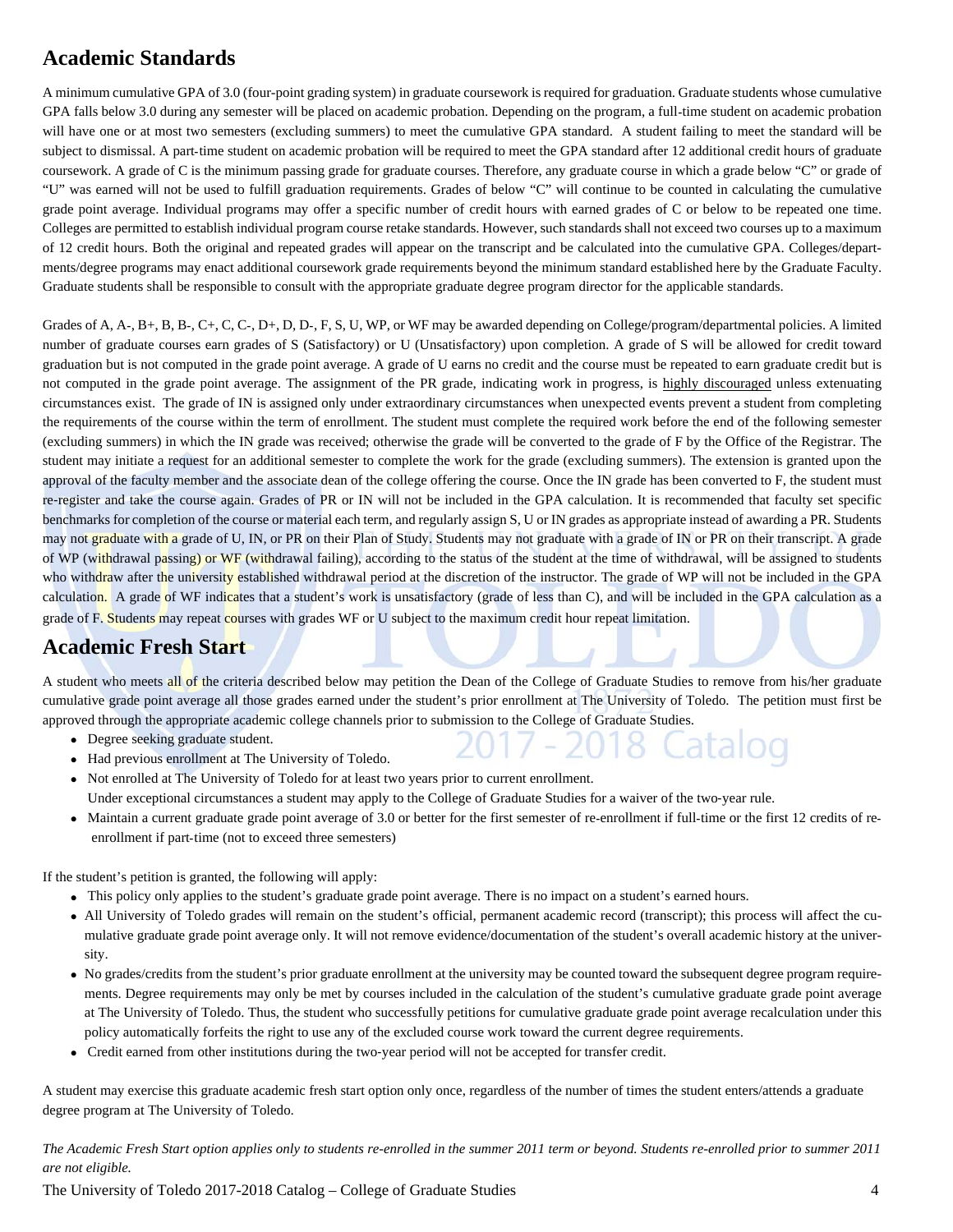### **Courses for Graduate Study**

Credit toward a graduate degree is given for completion of courses designed for graduate students (5000-8000 level). University course numbers follow this system at the graduate level:

 5000-5990 Master's level 6000-6990 Advanced master's level 7000-7990 Doctoral level 8000-8990 Advanced doctoral level

#### **Advising**

The College of Graduate Studies at The University of Toledo places a high priority on a program of faculty advising for students. After a student has been accepted for graduate study by the Graduate College, a program contact is appointed. The student should address questions concerning the program to the faculty member and seek advice prior to registration.

#### **Plan of Study**

By the end of the first semester, but no later than the completion of 12 credit hours, graduate students must submit to the College of Graduate Studies a Plan of Study approved and signed by the student, graduate advisor, department chair or program director, and the associate dean of the college (or designee). The Plan of Study is a listing of courses and other requirements that a student must complete to fulfill the minimum requirements of the graduate degree program. The College of Graduate Studies checks the student's record against the Plan of Study to verify eligibility for graduation.

#### **Graduate Research ADvisory Committee Approval & Assurances (GRAD) Form**

Students must complete the GRAD form and receive the required approvals prior to beginning any research for a project, thesis, or dissertation involving humans, animals, radiation, or biohazardous substances. Federal regulations do not allow retroactive approval. Completion of the GRAD form indicates that a student's committee has approved both a topic and an approach for the research, and is aware of federal requirements for institutional review of research methods. Policy information and required applications referenced on the GRAD form are available on the Research & Sponsored Programs website.

This form normally should be completed at the time the student determines the nature of the research project. However, in all cases the student must have submitted the form demonstrating compliance before engaging in related research. Failure to obtain the proper approvals could prevent or significantly delay the awarding of the degree. Compliance with federal and state regulations is essential to assure continued funding of the University research programs and, therefore, requires cooperation of all University researchers.

If a student works on a project that is supported by a research grant or contract between the University and an external entity or entities, the student must comply with all terms of the grant or contract. Contractual agreements in support of research or other sponsored activities are legally binding on the University, including the administration, faculty and students engaged in the sponsored projects.

#### **Acceptance of Thesis or Dissertation for Defense**

All graduate students engaged in thesis or dissertation research who are required to present/defend their work are required to submit a completed Acceptance of Thesis or Dissertation for Defense form no later than 15 days prior to their scheduled defense date. This form is designed to accompany the Intellectual Protection and Patent Sign-off form to prevent the public disclosure of proprietary information during a defense, as well as to permit the posting of the defense announcement on the Graduate College website. This form is to be submitted with the Intellectual Protection and Patent Sign-off form.

#### **Intellectual Protection and Patent Sign-off**

All graduate students engaged in thesis or dissertation research are required to submit a completed Intellectual Property and Patent Sign-Off form. This form is designed to protect both the student's and the University's legal rights in any invention resulting from the student's research efforts. If potential intellectual property is identified, this form allows for the publication delay of the dissertation or thesis to provide time to file the necessary legal papers, but it will not interfere with the student's graduation schedule. All requests for a delay will be granted in increments of one year, and are renewable with the submission of a new Intellectual Protection form no later than thirty (30) days prior to the expiration of the delay, for a maximum of four (4) times. This form should be submitted with the Acceptance of Thesis or Dissertation for Defense form no later than 15 days prior to the scheduled defense date. If there is no defense, the form must be submitted by the last day of classes, which is the also the deadline for uploading to OhioLINK.

The University of Toledo 2017-2018 Catalog – College of Graduate Studies 5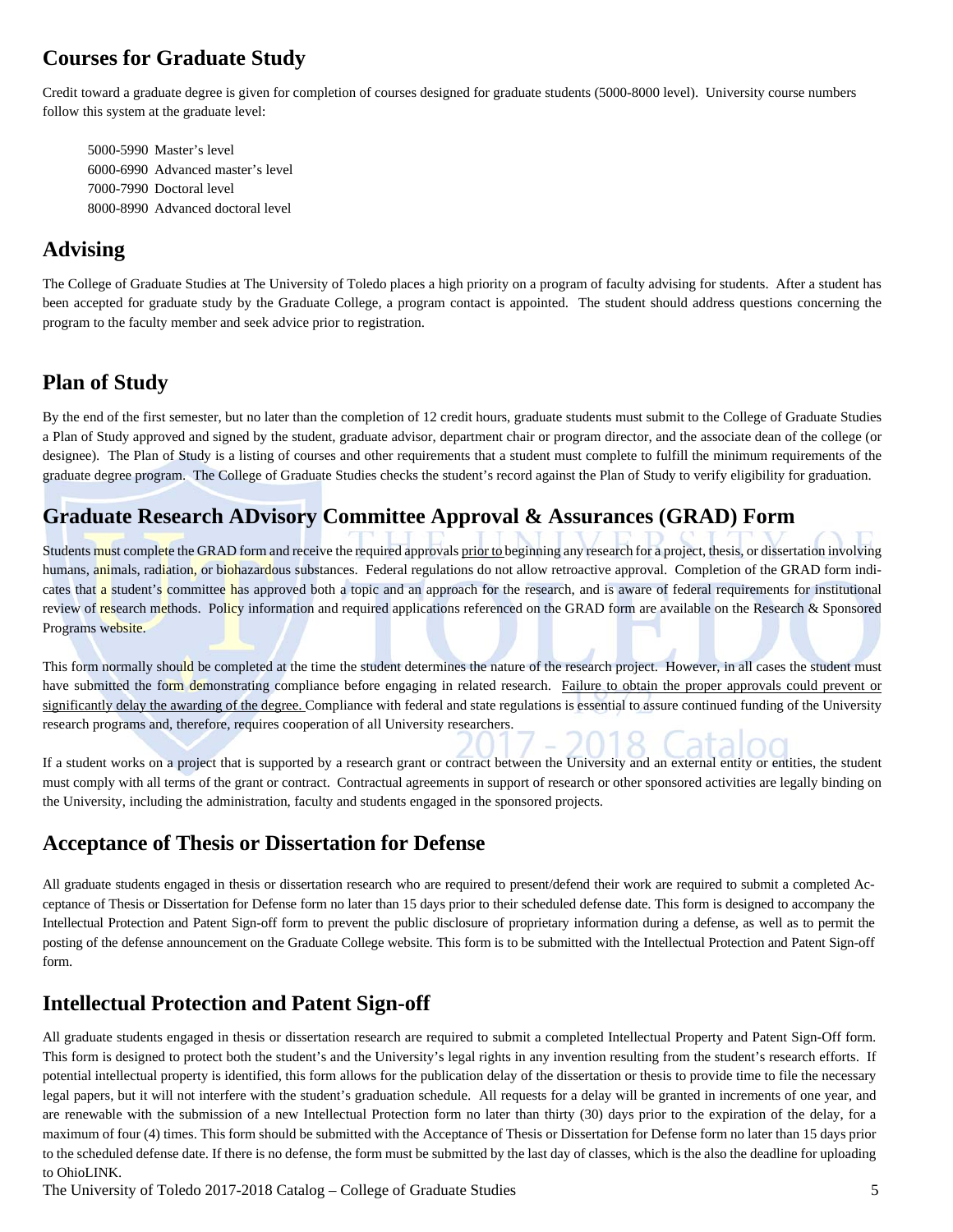#### **Approval of Project/Thesis/Dissertation Forms**

This form is required of all students completing a project, thesis, or dissertation requirement. It must be submitted in paper copy with all original signatures by the last day of the term in which the degree will be awarded. No exceptions, waivers, or extensions to this deadline will be granted.

#### **Minimum Enrollment**

Graduate students who have completed their course work and are working on their project, thesis or dissertation, and/or using University facilities and services (i.e., the library, health services, computer services, laboratories, consulting with faculty, apply for graduation, etc.) must register for a minimum of one graduate credit hour each semester, excluding summer terms. However, students who apply for graduation during the summer term also must be registered for a minimum of one graduate credit hour. Access to certain other facilities and services, such as the Student Recreation Center and parking, will require additional user fees. Students who are not enrolled during any time over one calendar year (three consecutive semesters, including summer) will be considered to have stopped their graduate programs and will be required to apply for readmission in order to complete their programs.

## **Transfer of Credits**

Application for transfer of credit must be made to the student's advisor. The department/college will communicate its recommendation to the Graduate College by completing this form. The form with all approval signatures should be returned to the respective College of Graduate Studies Office for review and final approval. Please use one form for each institution transfer credit is requested. An official transcript from the accredited institution must be attached to this form. Transfer credit will not be processed from a copy. If the official transcript has already been sent, please attach a note indicating that it was sent previously. The Transfer Credit policy is available on the Graduate College website; http://www.utoledo.edu/graduate/currentstudents/references/transfercredit.html.

Please note the following:

- All graduate credits requested for transfer must carry a grade of A, A-, B+, or B. Credit for an S grade may be transferred only if the granting  $$ institution verifies, in writing, that the S translates into a grade of B or higher. Research hours earned at another university are not transferable towards research hours for a project, thesis, or dissertation.
- Credit applied towards the master's degree and education specialist degree must have been earned within the period of six years immediately preceding the time the degree is awarded, credit applied for the doctoral degree must have been earned within seven years immediately preceding the time the degree is awarded (combined M.D./Ph.D. program limit is ten years).
- Credits earned at another University as part of a completed degree are not transferable.

For complete transfer credit policy at the graduate level, see Policy Number 3364-77-06 http://www.utoledo.edu/policies/.

## **Foreign Language Requirement**

The student is required to meet the foreign language requirement of the specific department or college. The "Instructions and Application for the Foreign Language Exam" are available on the College of Graduate Studies' website.

2017 - 2018 Cataloo

## **Master's Thesis**

Certain departments specify the submission of a thesis as a requirement for the master's degree. If a thesis is required, the student must meet with the advisor to determine the appropriate paperwork and establish a timeline to meet all requirements of the academic department, academic college, and College of Graduate Studies. Students are required to submit their document electronically by uploading to OhioLINK and to publish their document with ProQuest by selecting the transfer paper option in OhioLINK. Procedures for proper submission of a thesis are available on the College of Graduate Studies' website. The Manual for the Formatting of Graduate Dissertations and Theses authorized by the Graduate Council is available on the site which details the requirements for preparing your document.

#### **Thesis Committee**

A master's thesis committee must consist of a minimum of three members, all of whom must be members of the graduate faculty. An expert from outside the University also may serve as one of the three thesis committee members upon recommendation of the committee chair and approval by the department chair and the graduate dean. Full membership on the graduate faculty is a prerequisite to chairing a master's thesis committee.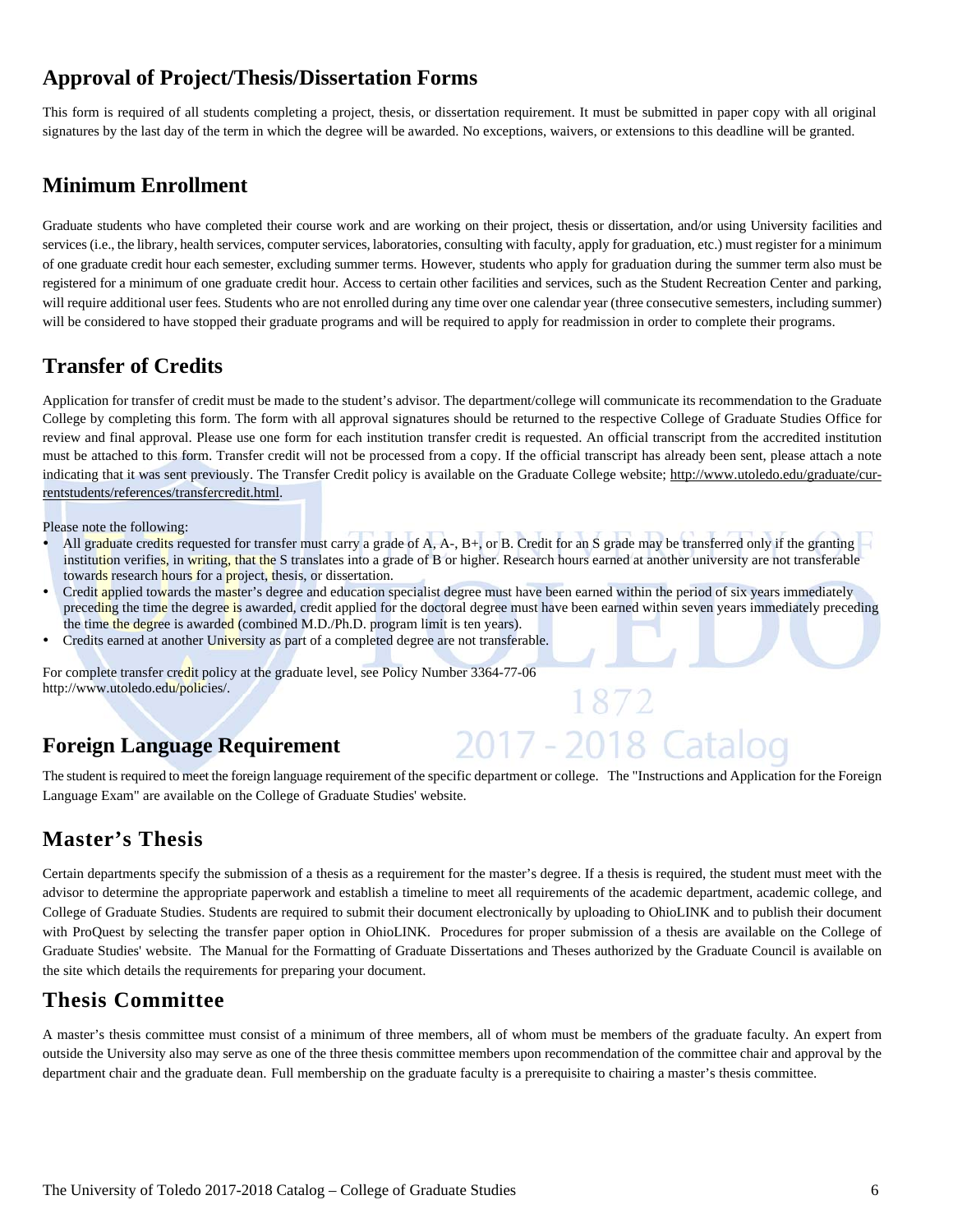### **Application for Admission to Candidacy for the Doctoral Degree**

Students typically apply for admission to candidacy following the completion of coursework and any required qualifying examinations. At the time a student applies for admission to candidacy, the following requirements must be fulfilled: a GPA of 3.0 on a 12-point system for all courses completed and satisfactory completion of the examination requirements of the specific college or department. The Admission to Candidacy form is available on the College of Graduate Studies' website. It is the student's responsibility to initiate the application. A student who fails to qualify for candidacy at the required time will not be permitted to continue.

#### **Doctoral Dissertation**

All departments require a dissertation in partial fulfillment of the doctoral degree. The dissertation should constitute an original work of a scholarly nature. The student must meet with the advisor to determine the appropriate paperwork and establish a timeline to meet all requirements of the academic department, academic college, and College of Graduate Studies. Students are required to submit their dissertation electronically by uploading to OhioLINK and to publish their document with ProQuest by selecting the transfer paper option in OhioLINK. Procedures for proper submission of a dissertation are available on the College of Graduate Studies' website. The Manual for the Formatting of Graduate Dissertations and Theses authorized by the Graduate Council is available on the site which details the requirements for preparing your document.

#### **Dissertation Committee**

Full membership on the graduate faculty is a prerequisite to chairing a doctoral dissertation committee. A doctoral dissertation committee must consist of a minimum of four members. One of the four members must be an external committee member whose primary appointment is outside the candidate's program or department, or may be outside the University. The external member must be familiar with the standards of doctoral research in the field of the dissertation and should be in a field related to the student's dissertation topic. Those committee members who are tenured or tenure-track UT faculty must be members of UT's graduate faculty. An expert from outside the University may serve on the doctoral dissertation committee upon the recommendation of the committee chair, and approval by the department chair and the graduate dean. The request, along with the Graduate Faculty Membership Application and reader's curriculum vita, must be submitted to the College of Graduate Studies for approval prior to committee appointment.

The composition of the doctoral dissertation committee is recommended by the chair of the committee in consultation with the student; it requires concurrence by the relevant department/program director, the dean (or designate) of the academic division, and approval by the dean of the College of Graduate Studies.

## **Graduation Procedures**

Students must apply for graduation by the posted deadline for the term. Graduation information is available on the College of Graduate Studies' website. It is the responsibility of the student to meet all requirements for graduation. To ensure graduation proceeds as planned, it is important for students to meet with their advisor early in the semester of intended graduation. Graduate students completing all degree requirements will receive the official diploma approximately six to eight weeks after the commencement ceremony. Students who fail to graduate in the semester for which they have applied must submit a new application for a future term.

The University graduation exercises are conducted to honor those who have earned their degrees. The graduate is encouraged to attend the commencement exercises. Candidates shall wear academic dress with appropriate hoods. Arrangements for academic dress must be made through the University Bookstore well in advance of commencement. The student should contact the University Bookstore early in the semester of graduation. Participation in the commencement ceremony is not a guarantee of graduation.

#### **Residence Requirements for the Ph.D. and Ed.D. Degrees**

The College of Graduate Studies has established an academic residency requirement in order to provide doctoral students with the opportunity to engage in intensive, concentrated study over an extended period of time in association with faculty members and other students in an atmosphere conducive to a high level of intellectual and scholarly activity.

The purpose of a residency requirement is to encourage doctoral students to experience contact with the academic community: colleagues, libraries, laboratories, ongoing programs of research and inquiry, and the intellectual environment that characterizes a university. Such experience is generally as important as formal classwork in the process of intellectual development. Although the residency requirement is, by necessity, given in terms of full or part-time enrollment, the intent of the requirement is to ensure that the student becomes fully engaged in an essential part of scholarly life.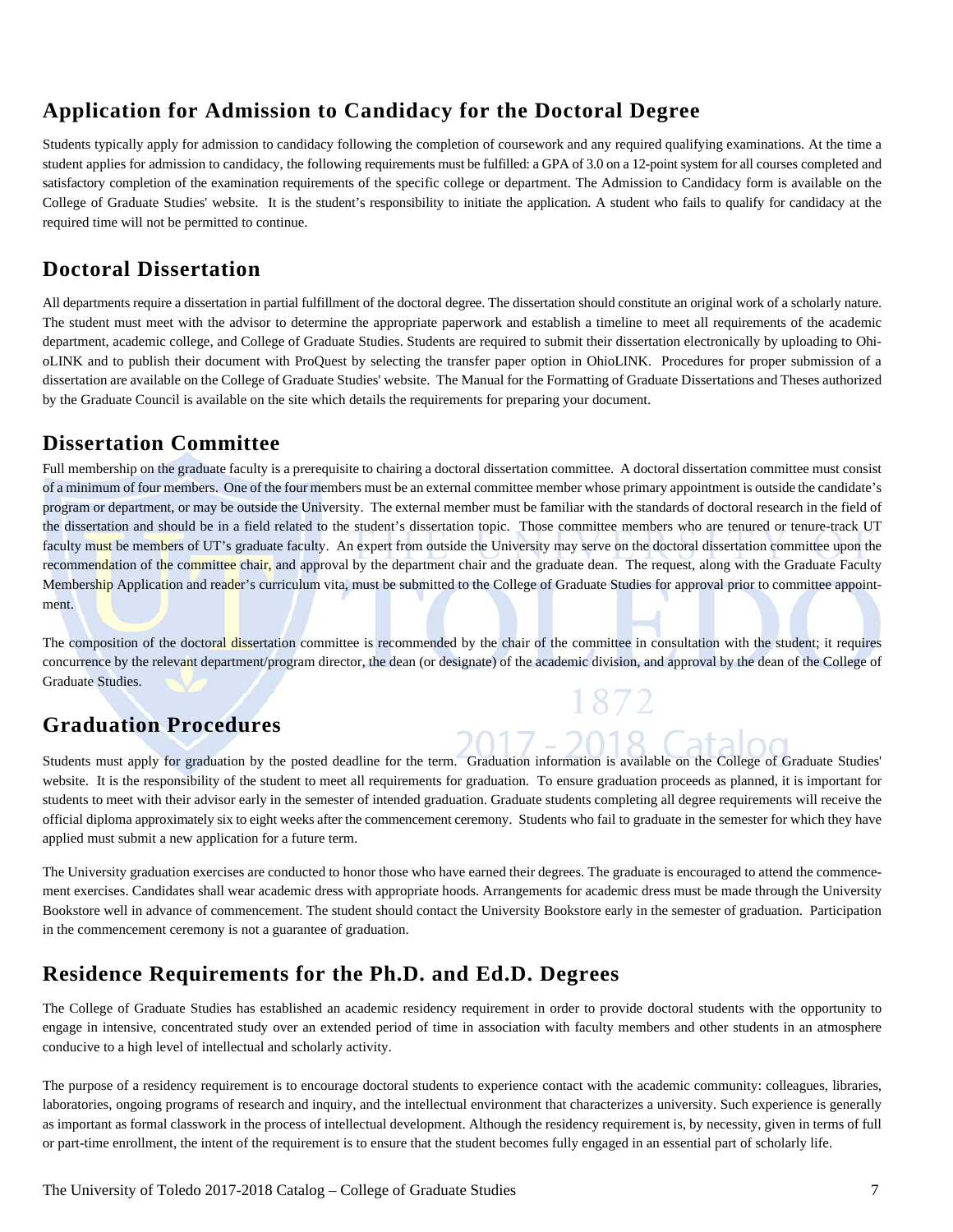Doctoral students satisfy the doctoral residency requirement by completing a total of 18 hours of coursework taken over 3 consecutive semesters. Enrollment in a summer term is not required to maintain continuity, but credits earned during summer terms could count toward the 18 hours required for residency. Each graduate program may exclude certain courses and credit hours from meeting the residency requirement.

Any exceptions to the residency requirement must be requested in writing. For students who have been determined by their academic college to need an exception to this requirement, the request must be attached to a Plan of Study and include information detailing how a student will interact with faculty and other students, read widely within and beyond the major field, and contemplate scholarly issues as they relate to professional practice.

## **Time Limitations for Degrees**

Credit applied toward the master's and education specialist degree must have been earned within the period of six years immediately preceding the time the degree is awarded. Credit applied for the doctoral degree must have been earned within seven years immediately preceding the time the degree is awarded (combined M.D./Ph.D. program limit is ten years). Certificate programs must be completed within four years.

An extension of the time limit for the degree may be requested by a student by written petition to the College of Graduate Studies. Although exceptions may be warranted, students who exceed the norm shall be required to justify in writing their request for an extension. Additional information is located in the Graduate Student Handbook and forms are available on the College of Graduate Studies' website.

## **Graduate Student Enrollment Status Policy Statement**

#### **Policy Number: 3364-77-05 http://www.utoledo.edu/policies/**

The university recognizes the role of enrollment status in support of satisfactory academic progress towards degree completion. A student's enrollment status is determined by the number of class hours the student is enrolled in credit bearing courses during a semester or during an entire summer term. The definitions are as follows: A full-time graduate student is enrolled for a minimum of 9 or more semester hours in credit bearing courses. A fulltime student who elects to enroll in more than 18 credit hours in fall or spring (combined total of more than 15 semester credit hours in summer) is considered to be on academic overload. A part-time graduate student is enrolled for fewer than 9 semester hours in credit bearing courses. Audit means a student is enrolled in credit bearing courses but elects not to receive credit. A student enrolled in a full-time and transcripted internship placement will be considered a full-time student for purposes of reporting to the National Clearinghouse if the time commitment required for the internship equates to the time commitment of a graduate student enrolled in 9 semester hours. This policy applies to all graduate students. Each college may establish additional credit hour requirements based upon degree program requirements, graduate assistantship appointments, or other considerations deemed necessary to the program or college. *Please visit the University Policy Website to view the complete policy.* 

*For additional details regarding enrollment status, please visit the Registrar's Office Website: https://www.utoledo.edu/offices/registrar/student\_records/enrollment\_status.html* 

# **Graduate Student Academic Dishonesty Policy Statement**

#### **Policy Number: 3364-77-01 http://www.utoledo.edu/policies/**

Academic dishonesty will not be tolerated. Among the aims of education are the acquisition of knowledge and development of the skills necessary for success as an educator or in another profession. Activities inconsistent with these aims will not be permitted. Graduate students are responsible for knowing what constitutes academic dishonesty; if students are uncertain, for example about what constitutes plagiarism or cheating, they should seek the instructor's advice. The purpose of the policy is to outline the procedures that allow graduate students to appeal an adverse decision by their college in an instance of academic dishonesty. *Please visit the University Policy Website to view the complete policy.* 

#### **Graduate Student Academic Grievance Policy Statement**

#### **Policy Number: 3364-77-02 http://www.utoledo.edu/policies/**

The graduate student grievance policy covers appeals in which a graduate student disputes (grieves) a particular grade. Appeals dealing with academic dishonesty, including, but not limited to, cheating and plagiarism, are explicitly exempt from this process and shall be dealt with under the procedures outlined in the Graduate Academic Dishonesty Appeal Policy (3364-77-01). The purpose of the policy is to provide graduate students and their colleges with the procedures to follow to grieve a particular grade after appeals within their respective college are exhausted. This policy grants the graduate student the right to appeal in writing to the Dean of the College of Graduate Studies for further and final consideration of the student's appeal. *Please visit the University Policy Website to view the complete policy.*